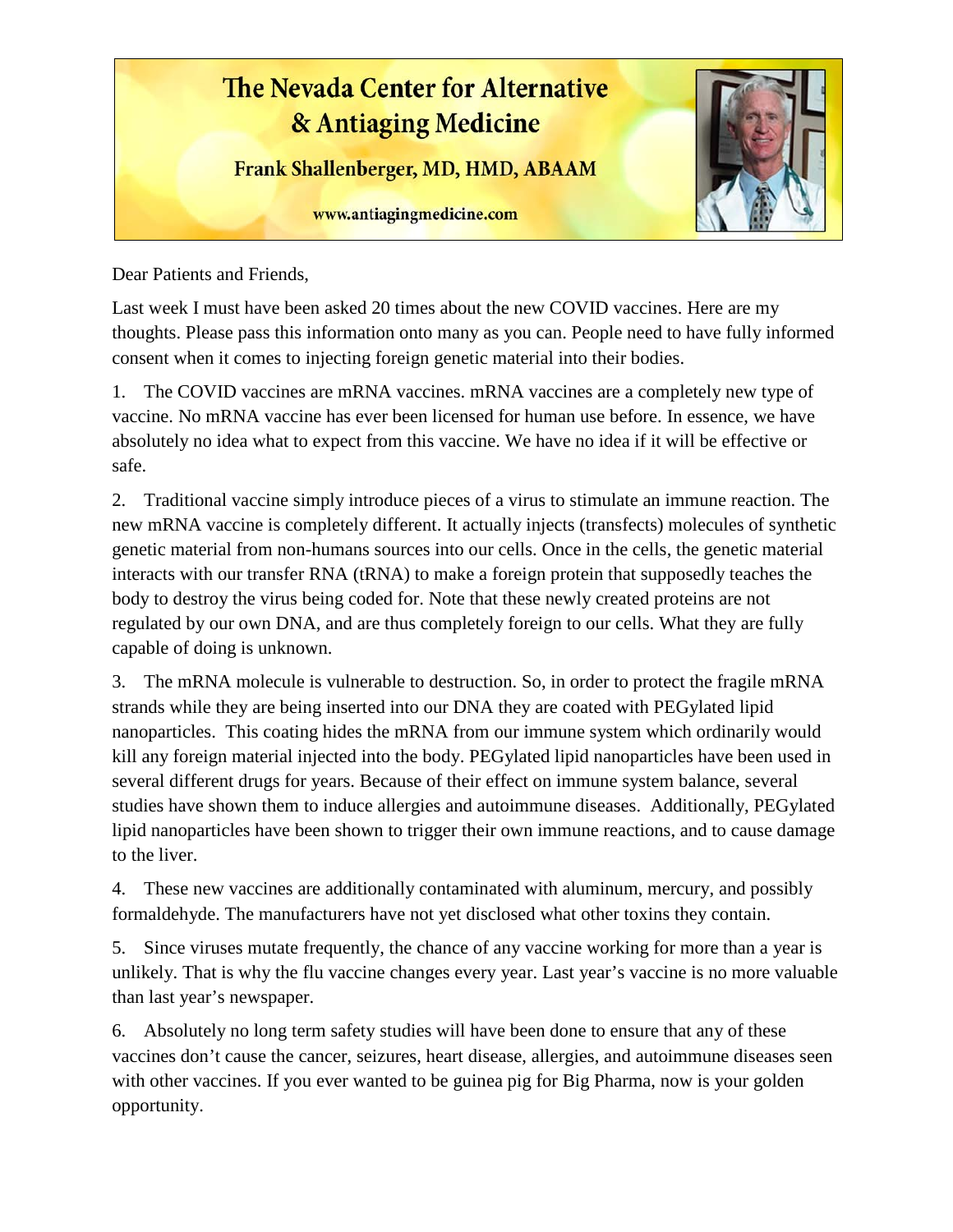7. Many experts question whether the mRNA technology is ready for prime time. In November 2020, Dr. Peter Jay Hotez said of the new mRNA vaccines, "I worry about innovation at the expense of practicality because they [the mRNA vaccines] are weighted toward technology platforms that have never made it to licensure before." Dr. Hotez is Professor of Pediatrics and Molecular Virology & Microbiology at Baylor College of Medicine, where he is also Director of the Texas Children's Hospital Center for Vaccine Development.

8. Michal Linial, PhD is a Professor of Biochemistry. Because of her research and forecasts on COVID-19, Dr. Linial has been widely quoted in the media. She recently stated, "I won't be taking it [the mRNA vaccine] immediately – probably not for at least the coming year. We have to wait and see whether it really works. We will have a safety profile for only a certain number of months, so if there is a long-term effect after two years, we cannot know."

9. In November 2020, The Washington Post reported on hesitancy among healthcare professionals in the United States to the mRNA vaccines, citing surveys which reported that: "some did not want to be in the first round, so they could wait and see if there are potential side effects", and that "doctors and nurses want more data before championing vaccines to end the pandemic".

10. Since the death rate from COVID resumed to the normal flu death rate way back in early September, the pandemic has been over since then. Therefore, at this point in time no vaccine is needed. The current scare tactics regarding "escalating cases" is based on a PCR test that because it exceeds 34 amplifications has a 100% false positive rate unless it is performed between the  $3<sup>rd</sup>$  and  $5<sup>th</sup>$  day after the first day of symptoms. It is therefore 100% inaccurate in people with no symptoms. This is well established in the scientific literature.

See the attachment [\(False Positive PCR testing is up to 100%!\)](http://r20.rs6.net/tn.jsp?f=001rXePw-M_RStjXoFSvR5agBS1rFBTY_mLGKjRMkmajaI0ygP_luqBDgeBSgpSEWJZg6M9liCkhEaR-jTbtMXKbE3caBtp2qymeAULXUDMphOtYBTFdJiRxU0PCaSdaHYscCQ1Lmop7GxX81LrUc7O83XpSgDVFEW9ooSNoAD9YoqzFrNp7e96PjPzC8bGP9bESWufQ6UNAmjUc1qkmFPAYrR83qBhtlw4SgqEI6SiKMk=&c=iU0vqu-5NCrk_kli9TfWCQQxjmXtOVkt56gx11TSNU4sC6BF0rNJ0A==&ch=waM5QnDmLIbAmy1z_cp5Rcj4uLMbbiRs6StDkpgCd3XL-7Yfv60vrQ==) for more information on this.

If you go to the CDC site, you can see that the weekly death rates in the US are now lower than they normally are during an average flu season.

11. The other reason you don't need a vaccine for COVID-19 is that substantial herd immunity has already taken place in the United States. This is the primary reason for the end of the pandemic.

12. Unfortunately, you cannot completely trust what you hear from the media. They have consistently got it wrong for the past year. Since they are all supported by Big Pharma and the other entities selling the COVID vaccines, they are not going to be fully forthcoming when it comes to mRNA vaccines. Every statement I have made here is fully backed by published scientific references.

13. I would be very interested to see verification that Bill and Melinda Gates with their entire family including grandchildren, Joe Biden and President Trump and their entire families, and Anthony Fauci and his entire family all get the vaccine.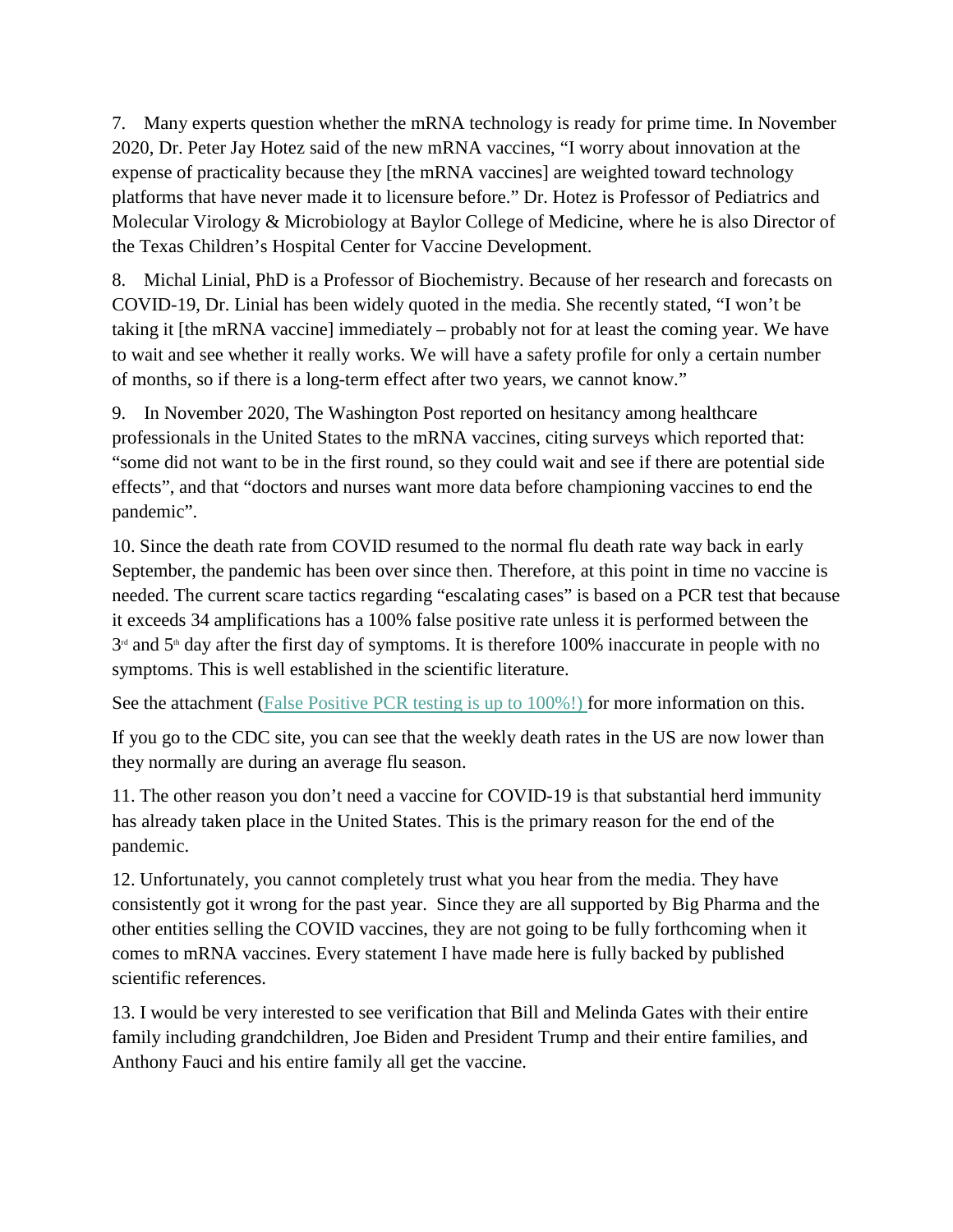14. Anyone who after reading all this still wants to get injected with the mRNA vaccine, should at the very least have their blood checked for COVID-19 antibodies. There is no need for a vaccine in persons already naturally immunized.

Here's my bottom line: I would much rather get a COVID infection than get a COVID vaccine. That would be safer and more effective. I have had a number of COVID positive flu cases this year. Some were old and had health concerns. Every single one has done really well with natural therapies including ozone therapy and IV vitamin C. Just because modern medicine has no effective treatment for viral infections, doesn't mean that there isn't one.

Sincerely,

Frank Shallenberger, MD, HMD The Nevada Center of Alternative and Anti-Aging Medicine www.antiagingmedicine.com 775-884-3990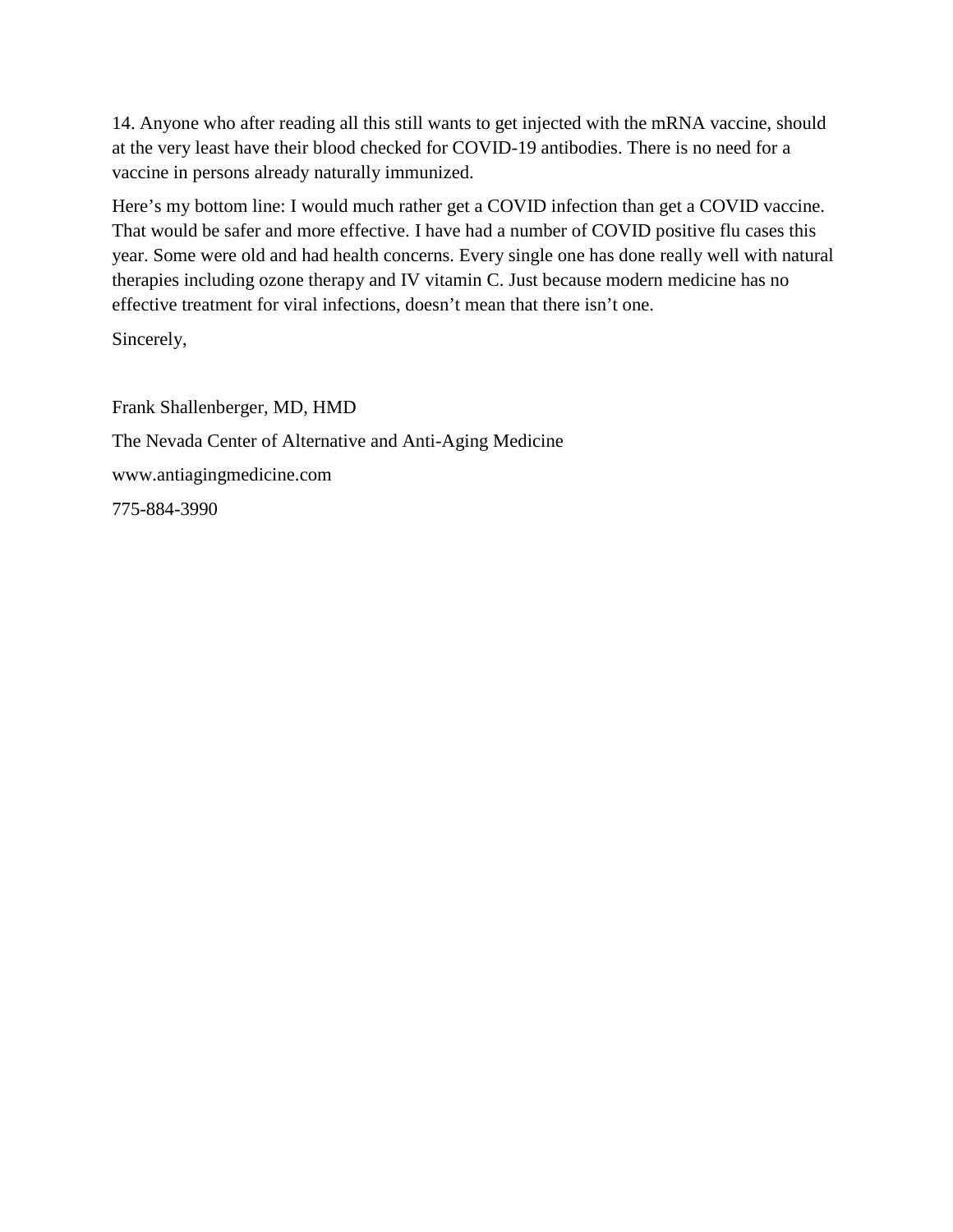## References

Garade, Damien (10 November 2020). ["The story of mRNA: How a once-dismissed idea became](http://r20.rs6.net/tn.jsp?f=001rXePw-M_RStjXoFSvR5agBS1rFBTY_mLGKjRMkmajaI0ygP_luqBDgeBSgpSEWJZpSrANNVeGjVCDWQ6bwyfzpx1Pr_OjF9OqrDWlgCg7Yhk0iKcGrd2rL4x27GluwJontrQIKqof06-A61cIAlI-34TKjOJfaa4fzpxPp2YuR-Dd1gIKZrRJMtdxNCItL-f8YfnC7PtULBnRNjb8efWWISyCh4REhO-j_0gIRyIo69rdiC20no6Fg_X_3QY-KXyFPzJ9ouc0vw2eWRtOjL0yBZtjMZD_4drqKhBya0xN3c=&c=iU0vqu-5NCrk_kli9TfWCQQxjmXtOVkt56gx11TSNU4sC6BF0rNJ0A==&ch=waM5QnDmLIbAmy1z_cp5Rcj4uLMbbiRs6StDkpgCd3XL-7Yfv60vrQ==)  [a leading technology in the Covid vaccine race".](http://r20.rs6.net/tn.jsp?f=001rXePw-M_RStjXoFSvR5agBS1rFBTY_mLGKjRMkmajaI0ygP_luqBDgeBSgpSEWJZpSrANNVeGjVCDWQ6bwyfzpx1Pr_OjF9OqrDWlgCg7Yhk0iKcGrd2rL4x27GluwJontrQIKqof06-A61cIAlI-34TKjOJfaa4fzpxPp2YuR-Dd1gIKZrRJMtdxNCItL-f8YfnC7PtULBnRNjb8efWWISyCh4REhO-j_0gIRyIo69rdiC20no6Fg_X_3QY-KXyFPzJ9ouc0vw2eWRtOjL0yBZtjMZD_4drqKhBya0xN3c=&c=iU0vqu-5NCrk_kli9TfWCQQxjmXtOVkt56gx11TSNU4sC6BF0rNJ0A==&ch=waM5QnDmLIbAmy1z_cp5Rcj4uLMbbiRs6StDkpgCd3XL-7Yfv60vrQ==) [Stat.](http://r20.rs6.net/tn.jsp?f=001rXePw-M_RStjXoFSvR5agBS1rFBTY_mLGKjRMkmajaI0ygP_luqBDgeBSgpSEWJZn6O3n14G3wXJoypQ2WVl_sis5NGOyRSoZS9LlTsIG967mici_LOqxGhX6kmyl6Y2YVAUMkeMA1MTKMgNbeP0RFh16hmrietdsKMTA79Cc6LA9G6BHjgUPA==&c=iU0vqu-5NCrk_kli9TfWCQQxjmXtOVkt56gx11TSNU4sC6BF0rNJ0A==&ch=waM5QnDmLIbAmy1z_cp5Rcj4uLMbbiRs6StDkpgCd3XL-7Yfv60vrQ==) Retrieved 16 November 2020.

Cooney, Elizabeth (1 December 2020). ["How nanotechnology helps mRNA Covid-19 vaccines](http://r20.rs6.net/tn.jsp?f=001rXePw-M_RStjXoFSvR5agBS1rFBTY_mLGKjRMkmajaI0ygP_luqBDgeBSgpSEWJZngG_6L0IISj88qJe-MBoXvDBPFAAcQIpKVISTwwad4dkIgWNlK95ymeXWlHQc43EMc-JoDPg6n-ctOpqxjhTDLri4M3KTk7fa7hGkoLG_6pR4nagZbJhdavHBBqH621M5I6kPF1iHPpO9HjOkuVQf8mqNCXcuNXuMOF4ceFkJmbEhI_UgI5RGQ==&c=iU0vqu-5NCrk_kli9TfWCQQxjmXtOVkt56gx11TSNU4sC6BF0rNJ0A==&ch=waM5QnDmLIbAmy1z_cp5Rcj4uLMbbiRs6StDkpgCd3XL-7Yfv60vrQ==)  [work".](http://r20.rs6.net/tn.jsp?f=001rXePw-M_RStjXoFSvR5agBS1rFBTY_mLGKjRMkmajaI0ygP_luqBDgeBSgpSEWJZngG_6L0IISj88qJe-MBoXvDBPFAAcQIpKVISTwwad4dkIgWNlK95ymeXWlHQc43EMc-JoDPg6n-ctOpqxjhTDLri4M3KTk7fa7hGkoLG_6pR4nagZbJhdavHBBqH621M5I6kPF1iHPpO9HjOkuVQf8mqNCXcuNXuMOF4ceFkJmbEhI_UgI5RGQ==&c=iU0vqu-5NCrk_kli9TfWCQQxjmXtOVkt56gx11TSNU4sC6BF0rNJ0A==&ch=waM5QnDmLIbAmy1z_cp5Rcj4uLMbbiRs6StDkpgCd3XL-7Yfv60vrQ==) [Stat.](http://r20.rs6.net/tn.jsp?f=001rXePw-M_RStjXoFSvR5agBS1rFBTY_mLGKjRMkmajaI0ygP_luqBDgeBSgpSEWJZn6O3n14G3wXJoypQ2WVl_sis5NGOyRSoZS9LlTsIG967mici_LOqxGhX6kmyl6Y2YVAUMkeMA1MTKMgNbeP0RFh16hmrietdsKMTA79Cc6LA9G6BHjgUPA==&c=iU0vqu-5NCrk_kli9TfWCQQxjmXtOVkt56gx11TSNU4sC6BF0rNJ0A==&ch=waM5QnDmLIbAmy1z_cp5Rcj4uLMbbiRs6StDkpgCd3XL-7Yfv60vrQ==) Retrieved 3 December 2020.

Verbeke, Rein; Lentacker, Ine; De Smedt, Stefaan C.; Dewitte, Heleen (October 2019). "Three decades of messenger RNA vaccine development". Nano Today. **28**: 100766. [doi](http://r20.rs6.net/tn.jsp?f=001rXePw-M_RStjXoFSvR5agBS1rFBTY_mLGKjRMkmajaI0ygP_luqBDgeBSgpSEWJZKaAdkUr8WEqIvF_Mt-r5CwOjZhv70mb85vSHXTr8192UF0YWufMdiEOerEE2qw9vxHgZ7TvnW4C53hDbM7ktZ0xkDT_SZhORn9QFJaMLvcKRjGtxRe-dzg==&c=iU0vqu-5NCrk_kli9TfWCQQxjmXtOVkt56gx11TSNU4sC6BF0rNJ0A==&ch=waM5QnDmLIbAmy1z_cp5Rcj4uLMbbiRs6StDkpgCd3XL-7Yfv60vrQ==)[:10.1016/j.nantod.2019.100766.](http://r20.rs6.net/tn.jsp?f=001rXePw-M_RStjXoFSvR5agBS1rFBTY_mLGKjRMkmajaI0ygP_luqBDgeBSgpSEWJZao_TcQj9Msm78OfcaEZb-VcvmGR63CuONshlZKIcRqlJFx3dMmLAq4bx487aijly4r30XXhuFTpge1llKnqhB2yWzD7z5ucZhcmUgAsZe0U3eFsKDSRzUw==&c=iU0vqu-5NCrk_kli9TfWCQQxjmXtOVkt56gx11TSNU4sC6BF0rNJ0A==&ch=waM5QnDmLIbAmy1z_cp5Rcj4uLMbbiRs6StDkpgCd3XL-7Yfv60vrQ==)

Roberts, Joanna (1 June 2020). ["Five things you need to know about: mRNA vaccines".](http://r20.rs6.net/tn.jsp?f=001rXePw-M_RStjXoFSvR5agBS1rFBTY_mLGKjRMkmajaI0ygP_luqBDgeBSgpSEWJZNGI0n4b5C1FmS3y12zNCXkhmpPQ0XaGlB_r6D-76mhwOzVQJiyahxA_WRrLPEqZz-nwM1zmrdOhrqkSJ5KSqR6QBzj2MiMmj2VtJCUEboaHxpTGHetia1h2hELTi73F0fgXvffqJpS_3U4b95IbLJ6lnouMEHkVO8N9bcZmK09U=&c=iU0vqu-5NCrk_kli9TfWCQQxjmXtOVkt56gx11TSNU4sC6BF0rNJ0A==&ch=waM5QnDmLIbAmy1z_cp5Rcj4uLMbbiRs6StDkpgCd3XL-7Yfv60vrQ==) [Horizon.](http://r20.rs6.net/tn.jsp?f=001rXePw-M_RStjXoFSvR5agBS1rFBTY_mLGKjRMkmajaI0ygP_luqBDgeBSgpSEWJZ42Aw1O7x0MIn1N6OqNsEXNbR43H0-_FMUWkK1GmqRq03E5yoCbYm2WKOhdVZj3H2Oqsqacr7RVgmIhHyY876BTweNOilu31BSpn-sDyz--KHqgBBWOLrim2_An55IYNr&c=iU0vqu-5NCrk_kli9TfWCQQxjmXtOVkt56gx11TSNU4sC6BF0rNJ0A==&ch=waM5QnDmLIbAmy1z_cp5Rcj4uLMbbiRs6StDkpgCd3XL-7Yfv60vrQ==) Retrieved 16 November 2020.

PHG Foundation (2019). ["RNA vaccines: an introduction".](http://r20.rs6.net/tn.jsp?f=001rXePw-M_RStjXoFSvR5agBS1rFBTY_mLGKjRMkmajaI0ygP_luqBDgeBSgpSEWJZfQa421U9FSubPcMCWo8oH5Xq1wVX49MO9Ddmi0ajs4ecRJ6gpZ9MWW9YjmfsG3mnbunT2C1pwhhRLia92ZnF_NrGIRxiJEyC1etVj2hGftvoS9vuuer8xA==&c=iU0vqu-5NCrk_kli9TfWCQQxjmXtOVkt56gx11TSNU4sC6BF0rNJ0A==&ch=waM5QnDmLIbAmy1z_cp5Rcj4uLMbbiRs6StDkpgCd3XL-7Yfv60vrQ==) [University of Cambridge.](http://r20.rs6.net/tn.jsp?f=001rXePw-M_RStjXoFSvR5agBS1rFBTY_mLGKjRMkmajaI0ygP_luqBDgeBSgpSEWJZUZOquXI_G3wjq0EQOCwGAfEp852v5YLpFFzHiQzF5-qwN9kyzlQWk9SgiOqZ7UwEH5u7HvNiLPpXzlMIXBXlnJFe5WgAKmtwLNYVPlPuzrJciIefnxFByZvdpjRHU7mE&c=iU0vqu-5NCrk_kli9TfWCQQxjmXtOVkt56gx11TSNU4sC6BF0rNJ0A==&ch=waM5QnDmLIbAmy1z_cp5Rcj4uLMbbiRs6StDkpgCd3XL-7Yfv60vrQ==) Retrieved 18 November 2020.

Pardi, Norbert; Hogan, Michael J.; Porter, Frederick W.; Weissman, Drew (April 2018). ["mRNA](http://r20.rs6.net/tn.jsp?f=001rXePw-M_RStjXoFSvR5agBS1rFBTY_mLGKjRMkmajaI0ygP_luqBDgeBSgpSEWJZgnO8WACIUawyjLPR_MeOTgQ-Dnly_GTwWbnd7NTannhBt2wAqQe8BWiN6wqS72y6BqT0qQIse_BjBxaZ3w5Y1sM0zrMbjEIi5PZRUURUpBEtICCEk9GsHFbJ5Cr2HgYK&c=iU0vqu-5NCrk_kli9TfWCQQxjmXtOVkt56gx11TSNU4sC6BF0rNJ0A==&ch=waM5QnDmLIbAmy1z_cp5Rcj4uLMbbiRs6StDkpgCd3XL-7Yfv60vrQ==)  vaccines — [a new era in vaccinology".](http://r20.rs6.net/tn.jsp?f=001rXePw-M_RStjXoFSvR5agBS1rFBTY_mLGKjRMkmajaI0ygP_luqBDgeBSgpSEWJZgnO8WACIUawyjLPR_MeOTgQ-Dnly_GTwWbnd7NTannhBt2wAqQe8BWiN6wqS72y6BqT0qQIse_BjBxaZ3w5Y1sM0zrMbjEIi5PZRUURUpBEtICCEk9GsHFbJ5Cr2HgYK&c=iU0vqu-5NCrk_kli9TfWCQQxjmXtOVkt56gx11TSNU4sC6BF0rNJ0A==&ch=waM5QnDmLIbAmy1z_cp5Rcj4uLMbbiRs6StDkpgCd3XL-7Yfv60vrQ==) Nature Reviews Drug Discovery. **17** (4): 261– 279. [doi](http://r20.rs6.net/tn.jsp?f=001rXePw-M_RStjXoFSvR5agBS1rFBTY_mLGKjRMkmajaI0ygP_luqBDgeBSgpSEWJZKaAdkUr8WEqIvF_Mt-r5CwOjZhv70mb85vSHXTr8192UF0YWufMdiEOerEE2qw9vxHgZ7TvnW4C53hDbM7ktZ0xkDT_SZhORn9QFJaMLvcKRjGtxRe-dzg==&c=iU0vqu-5NCrk_kli9TfWCQQxjmXtOVkt56gx11TSNU4sC6BF0rNJ0A==&ch=waM5QnDmLIbAmy1z_cp5Rcj4uLMbbiRs6StDkpgCd3XL-7Yfv60vrQ==)[:10.1038/nrd.2017.243.](http://r20.rs6.net/tn.jsp?f=001rXePw-M_RStjXoFSvR5agBS1rFBTY_mLGKjRMkmajaI0ygP_luqBDgeBSgpSEWJZ-yrExIElbD6R8XardAc1myBWVZlLpLwndZhUQ427FBz0p1xHfhkIRimyqj59ahZedc4lMuySBjq6Yv2TAl7pVnLBBbJdCME1EZOCLKlS6S8=&c=iU0vqu-5NCrk_kli9TfWCQQxjmXtOVkt56gx11TSNU4sC6BF0rNJ0A==&ch=waM5QnDmLIbAmy1z_cp5Rcj4uLMbbiRs6StDkpgCd3XL-7Yfv60vrQ==) [PMC](http://r20.rs6.net/tn.jsp?f=001rXePw-M_RStjXoFSvR5agBS1rFBTY_mLGKjRMkmajaI0ygP_luqBDgeBSgpSEWJZK33YkMVXS4NUVKIB-Ivk8ENUc1OmkUpUVy0VpCwIDBhS2Hlv5sMEqjNqslq8EZgOxWBScXv6k2iaI0oQ98u72vXDVj4itrksBicbrfZVV-2bhtfEGIheBQ==&c=iU0vqu-5NCrk_kli9TfWCQQxjmXtOVkt56gx11TSNU4sC6BF0rNJ0A==&ch=waM5QnDmLIbAmy1z_cp5Rcj4uLMbbiRs6StDkpgCd3XL-7Yfv60vrQ==) [5906799.](http://r20.rs6.net/tn.jsp?f=001rXePw-M_RStjXoFSvR5agBS1rFBTY_mLGKjRMkmajaI0ygP_luqBDgeBSgpSEWJZgnO8WACIUawyjLPR_MeOTgQ-Dnly_GTwWbnd7NTannhBt2wAqQe8BWiN6wqS72y6BqT0qQIse_BjBxaZ3w5Y1sM0zrMbjEIi5PZRUURUpBEtICCEk9GsHFbJ5Cr2HgYK&c=iU0vqu-5NCrk_kli9TfWCQQxjmXtOVkt56gx11TSNU4sC6BF0rNJ0A==&ch=waM5QnDmLIbAmy1z_cp5Rcj4uLMbbiRs6StDkpgCd3XL-7Yfv60vrQ==) [PMID](http://r20.rs6.net/tn.jsp?f=001rXePw-M_RStjXoFSvR5agBS1rFBTY_mLGKjRMkmajaI0ygP_luqBDgeBSgpSEWJZ6jkN_ESv48yyB0hFG46PaYk23gd3NbUTrG1Eai-nXObN0btt-dFAMUcXQcTOnmHwASsHTd057LIQZV750QtAG2nk9Hzo6TY2SZ4et3iDuY_kEmeB_hZ7UQ==&c=iU0vqu-5NCrk_kli9TfWCQQxjmXtOVkt56gx11TSNU4sC6BF0rNJ0A==&ch=waM5QnDmLIbAmy1z_cp5Rcj4uLMbbiRs6StDkpgCd3XL-7Yfv60vrQ==) [29326426.](http://r20.rs6.net/tn.jsp?f=001rXePw-M_RStjXoFSvR5agBS1rFBTY_mLGKjRMkmajaI0ygP_luqBDgeBSgpSEWJZy2NeV_lufB6yUxxFcghTBm6BggtCOx6LIP7UKSukKSWh9G-1zLr1LBGa5K658cUD8U6t1sgndyr_3hWndTUoWuyo9AXD4vEMjhr41RR0p4o=&c=iU0vqu-5NCrk_kli9TfWCQQxjmXtOVkt56gx11TSNU4sC6BF0rNJ0A==&ch=waM5QnDmLIbAmy1z_cp5Rcj4uLMbbiRs6StDkpgCd3XL-7Yfv60vrQ==)

Kramps, Thomas; Elders, Knut (2017). "Introduction to RNA Vaccines". [RNA Vaccines:](http://r20.rs6.net/tn.jsp?f=001rXePw-M_RStjXoFSvR5agBS1rFBTY_mLGKjRMkmajaI0ygP_luqBDgeBSgpSEWJZRFvYkkvi6MF3SbCESHNqHoz07w-rpUntkOXqubX6dqBbQqc1WoI0Kar8-31qrZjkdC0CmP4qGJ1p9J5iFtNxAddlByLwFhrYFjWW430hyTLX4Vie-X1AvEIYNgIxA7TIqJms1XwMw5g=&c=iU0vqu-5NCrk_kli9TfWCQQxjmXtOVkt56gx11TSNU4sC6BF0rNJ0A==&ch=waM5QnDmLIbAmy1z_cp5Rcj4uLMbbiRs6StDkpgCd3XL-7Yfv60vrQ==)  [Methods and Protocols.](http://r20.rs6.net/tn.jsp?f=001rXePw-M_RStjXoFSvR5agBS1rFBTY_mLGKjRMkmajaI0ygP_luqBDgeBSgpSEWJZRFvYkkvi6MF3SbCESHNqHoz07w-rpUntkOXqubX6dqBbQqc1WoI0Kar8-31qrZjkdC0CmP4qGJ1p9J5iFtNxAddlByLwFhrYFjWW430hyTLX4Vie-X1AvEIYNgIxA7TIqJms1XwMw5g=&c=iU0vqu-5NCrk_kli9TfWCQQxjmXtOVkt56gx11TSNU4sC6BF0rNJ0A==&ch=waM5QnDmLIbAmy1z_cp5Rcj4uLMbbiRs6StDkpgCd3XL-7Yfv60vrQ==) [doi](http://r20.rs6.net/tn.jsp?f=001rXePw-M_RStjXoFSvR5agBS1rFBTY_mLGKjRMkmajaI0ygP_luqBDgeBSgpSEWJZKaAdkUr8WEqIvF_Mt-r5CwOjZhv70mb85vSHXTr8192UF0YWufMdiEOerEE2qw9vxHgZ7TvnW4C53hDbM7ktZ0xkDT_SZhORn9QFJaMLvcKRjGtxRe-dzg==&c=iU0vqu-5NCrk_kli9TfWCQQxjmXtOVkt56gx11TSNU4sC6BF0rNJ0A==&ch=waM5QnDmLIbAmy1z_cp5Rcj4uLMbbiRs6StDkpgCd3XL-7Yfv60vrQ==)[:10.1007/978-1-4939-6481-9\\_1.](http://r20.rs6.net/tn.jsp?f=001rXePw-M_RStjXoFSvR5agBS1rFBTY_mLGKjRMkmajaI0ygP_luqBDgeBSgpSEWJZ97AvaAJpMZ2jD2HFXUwfXtFHyvOmLzXIkDL_jsW61y61OUYDTRYK3IkFTRAzC6y2rgUoxSwmNcICBUVil7zT4-zZl3_OmC39f7Elmx9ukRcLXCDfB90WrQ==&c=iU0vqu-5NCrk_kli9TfWCQQxjmXtOVkt56gx11TSNU4sC6BF0rNJ0A==&ch=waM5QnDmLIbAmy1z_cp5Rcj4uLMbbiRs6StDkpgCd3XL-7Yfv60vrQ==) [ISBN](http://r20.rs6.net/tn.jsp?f=001rXePw-M_RStjXoFSvR5agBS1rFBTY_mLGKjRMkmajaI0ygP_luqBDgeBSgpSEWJZG0swpUwnw9Xo7aKcUQRcNvvVYO3XCzcgEFAtAuOU0uMviW3PSNZz2do-QZTt3asPPHmeo-5454NbgdWNE8-JwypEF28RIdhLdLou6OJEmACzs8hCMC9wYA==&c=iU0vqu-5NCrk_kli9TfWCQQxjmXtOVkt56gx11TSNU4sC6BF0rNJ0A==&ch=waM5QnDmLIbAmy1z_cp5Rcj4uLMbbiRs6StDkpgCd3XL-7Yfv60vrQ==) [978-1-4939-6479-6.](http://r20.rs6.net/tn.jsp?f=001rXePw-M_RStjXoFSvR5agBS1rFBTY_mLGKjRMkmajaI0ygP_luqBDgeBSgpSEWJZA5LpAHPTgQtMrSlAmT1DNtnx5Z3DURZOhFp4lyqJU-LcWotumhveME4RlUIRWFbzSefbT1zXFKRXYUi8zDGNPvk_IuGFGdhTXz2OGp_ZI5OeyhdqBF3qPTAoACb7uu2xUjXStWayV1gK2BpW5j0RZw==&c=iU0vqu-5NCrk_kli9TfWCQQxjmXtOVkt56gx11TSNU4sC6BF0rNJ0A==&ch=waM5QnDmLIbAmy1z_cp5Rcj4uLMbbiRs6StDkpgCd3XL-7Yfv60vrQ==) Retrieved 18 November 2020.

Dogan, Ellie (25 November 2020). ["COVID-19 vaccines poised for launch, but impact on](http://r20.rs6.net/tn.jsp?f=001rXePw-M_RStjXoFSvR5agBS1rFBTY_mLGKjRMkmajaI0ygP_luqBDgeBSgpSEWJZ1tEUqjc_jLpYXe-JpfBhy6GZjLM-3vSRRQjtuhtXLcfnvILYoF1QZcRafnmI8e2f7TOlF0rVnavl9KCmUMlXBV4oHAnGLLJwpv63OpylwJswyYFfUEa62A==&c=iU0vqu-5NCrk_kli9TfWCQQxjmXtOVkt56gx11TSNU4sC6BF0rNJ0A==&ch=waM5QnDmLIbAmy1z_cp5Rcj4uLMbbiRs6StDkpgCd3XL-7Yfv60vrQ==)  [pandemic unclear".](http://r20.rs6.net/tn.jsp?f=001rXePw-M_RStjXoFSvR5agBS1rFBTY_mLGKjRMkmajaI0ygP_luqBDgeBSgpSEWJZ1tEUqjc_jLpYXe-JpfBhy6GZjLM-3vSRRQjtuhtXLcfnvILYoF1QZcRafnmI8e2f7TOlF0rVnavl9KCmUMlXBV4oHAnGLLJwpv63OpylwJswyYFfUEa62A==&c=iU0vqu-5NCrk_kli9TfWCQQxjmXtOVkt56gx11TSNU4sC6BF0rNJ0A==&ch=waM5QnDmLIbAmy1z_cp5Rcj4uLMbbiRs6StDkpgCd3XL-7Yfv60vrQ==) [Nature.](http://r20.rs6.net/tn.jsp?f=001rXePw-M_RStjXoFSvR5agBS1rFBTY_mLGKjRMkmajaI0ygP_luqBDgeBSgpSEWJZvSYA4TTArzQcQU0ZfdEjIDtWqYSoKucaFDzJ_7ujRhwwttdk7YinPkh72t_RGmx-GyOHTzbm-zH5koeLyA6BuIvoQ_PBVwqzHFEB8iRLuEVuX9akilWAnw==&c=iU0vqu-5NCrk_kli9TfWCQQxjmXtOVkt56gx11TSNU4sC6BF0rNJ0A==&ch=waM5QnDmLIbAmy1z_cp5Rcj4uLMbbiRs6StDkpgCd3XL-7Yfv60vrQ==) [doi:](http://r20.rs6.net/tn.jsp?f=001rXePw-M_RStjXoFSvR5agBS1rFBTY_mLGKjRMkmajaI0ygP_luqBDgeBSgpSEWJZKaAdkUr8WEqIvF_Mt-r5CwOjZhv70mb85vSHXTr8192UF0YWufMdiEOerEE2qw9vxHgZ7TvnW4C53hDbM7ktZ0xkDT_SZhORn9QFJaMLvcKRjGtxRe-dzg==&c=iU0vqu-5NCrk_kli9TfWCQQxjmXtOVkt56gx11TSNU4sC6BF0rNJ0A==&ch=waM5QnDmLIbAmy1z_cp5Rcj4uLMbbiRs6StDkpgCd3XL-7Yfv60vrQ==)[10.1038/d41587-020-00022-y.](http://r20.rs6.net/tn.jsp?f=001rXePw-M_RStjXoFSvR5agBS1rFBTY_mLGKjRMkmajaI0ygP_luqBDgeBSgpSEWJZUkXrHoWQrQhnLsVjP6vW87OUVe20pf5LBaIjXc1Sf_bxYhkI6EFzbUtkkw1rMDO-DpY6WZJ2amJrvzsGj3-KUqk1pz4VApmigKux43-K_Bs=&c=iU0vqu-5NCrk_kli9TfWCQQxjmXtOVkt56gx11TSNU4sC6BF0rNJ0A==&ch=waM5QnDmLIbAmy1z_cp5Rcj4uLMbbiRs6StDkpgCd3XL-7Yfv60vrQ==) Retrieved 30 November 2020.

["Seven vital questions about the RNA Covid-19 vaccines emerging from clinical](http://r20.rs6.net/tn.jsp?f=001rXePw-M_RStjXoFSvR5agBS1rFBTY_mLGKjRMkmajaI0ygP_luqBDgeBSgpSEWJZQ4-2Upte8v3LOkwYs7Bnus8MHE1A0RtzTqAJEOb_aZorQK7NYKcdO-XXenIScEsmeA3ELqwPbrhxk_nOQV8DdqpwtWEq9vB7iRw1qLnkgz1CsGZLG57R-PQq0q7r2kVRIEOIyQbWlusFRmwzFGARGXLFRQsDE8Xw90jgGneHqWwgLhp-Up9W0A==&c=iU0vqu-5NCrk_kli9TfWCQQxjmXtOVkt56gx11TSNU4sC6BF0rNJ0A==&ch=waM5QnDmLIbAmy1z_cp5Rcj4uLMbbiRs6StDkpgCd3XL-7Yfv60vrQ==)  [trials".](http://r20.rs6.net/tn.jsp?f=001rXePw-M_RStjXoFSvR5agBS1rFBTY_mLGKjRMkmajaI0ygP_luqBDgeBSgpSEWJZQ4-2Upte8v3LOkwYs7Bnus8MHE1A0RtzTqAJEOb_aZorQK7NYKcdO-XXenIScEsmeA3ELqwPbrhxk_nOQV8DdqpwtWEq9vB7iRw1qLnkgz1CsGZLG57R-PQq0q7r2kVRIEOIyQbWlusFRmwzFGARGXLFRQsDE8Xw90jgGneHqWwgLhp-Up9W0A==&c=iU0vqu-5NCrk_kli9TfWCQQxjmXtOVkt56gx11TSNU4sC6BF0rNJ0A==&ch=waM5QnDmLIbAmy1z_cp5Rcj4uLMbbiRs6StDkpgCd3XL-7Yfv60vrQ==) [Wellcome Trust.](http://r20.rs6.net/tn.jsp?f=001rXePw-M_RStjXoFSvR5agBS1rFBTY_mLGKjRMkmajaI0ygP_luqBDgeBSgpSEWJZJmOdJjizPRqkO_oEIwI6LwPd9tkQgbk7nAO0IJFoDSeVg-twSc3JlgRgvdCKP8PpJHT23xO_9aDT9eQm3w4MgMc5zHDnuacF-S1DwqFj3ZI=&c=iU0vqu-5NCrk_kli9TfWCQQxjmXtOVkt56gx11TSNU4sC6BF0rNJ0A==&ch=waM5QnDmLIbAmy1z_cp5Rcj4uLMbbiRs6StDkpgCd3XL-7Yfv60vrQ==) 19 November 2020. Retrieved 26 November 2020.

Jaffe-Hoffman, Maayan (17 November 2020). ["Could mRNA COVID-19 vaccines be dangerous](http://r20.rs6.net/tn.jsp?f=001rXePw-M_RStjXoFSvR5agBS1rFBTY_mLGKjRMkmajaI0ygP_luqBDgeBSgpSEWJZ4wmvV3z5d1iUGxAi2m21NTEjOmLkLOLB0K2ysSZpUy-heGxuHVAAA2F86D2j600PL2T4Kv1YIj-MDJOvv7ZiOMv3o8BM7vxmot735J-h7CpgTznLArC9xdy1yyPCH4zgRTbWUg4DNwJejdhFzMhXiIjGOCNCRfdUMKX-wLkUjohNOCJ9mdkwMQ==&c=iU0vqu-5NCrk_kli9TfWCQQxjmXtOVkt56gx11TSNU4sC6BF0rNJ0A==&ch=waM5QnDmLIbAmy1z_cp5Rcj4uLMbbiRs6StDkpgCd3XL-7Yfv60vrQ==)  [in the long-term?".](http://r20.rs6.net/tn.jsp?f=001rXePw-M_RStjXoFSvR5agBS1rFBTY_mLGKjRMkmajaI0ygP_luqBDgeBSgpSEWJZ4wmvV3z5d1iUGxAi2m21NTEjOmLkLOLB0K2ysSZpUy-heGxuHVAAA2F86D2j600PL2T4Kv1YIj-MDJOvv7ZiOMv3o8BM7vxmot735J-h7CpgTznLArC9xdy1yyPCH4zgRTbWUg4DNwJejdhFzMhXiIjGOCNCRfdUMKX-wLkUjohNOCJ9mdkwMQ==&c=iU0vqu-5NCrk_kli9TfWCQQxjmXtOVkt56gx11TSNU4sC6BF0rNJ0A==&ch=waM5QnDmLIbAmy1z_cp5Rcj4uLMbbiRs6StDkpgCd3XL-7Yfv60vrQ==) [The Jerusalem Post.](http://r20.rs6.net/tn.jsp?f=001rXePw-M_RStjXoFSvR5agBS1rFBTY_mLGKjRMkmajaI0ygP_luqBDgeBSgpSEWJZQyKfYL6LSS9BkXR3Nls3BmQeCkrV0foWLzmvzjuv52u7Dr6Ec8xaIbyQISfHAnBHGSZRVQsF_VM5-M6y31mdwQ69TIXOZg3xYnd3sKpV1jitwXv0JZEuag==&c=iU0vqu-5NCrk_kli9TfWCQQxjmXtOVkt56gx11TSNU4sC6BF0rNJ0A==&ch=waM5QnDmLIbAmy1z_cp5Rcj4uLMbbiRs6StDkpgCd3XL-7Yfv60vrQ==) Retrieved 17 November 2020.

[Eugene Gu](http://r20.rs6.net/tn.jsp?f=001rXePw-M_RStjXoFSvR5agBS1rFBTY_mLGKjRMkmajaI0ygP_luqBDgeBSgpSEWJZ64BbsyGC2DKnX46-qzGFiL9YYopw17kLhVgn3apENqNK6qnYn_BOELF40HRLpbtszsOGj8kJQkGEG0IBZnt-B2WPEyWcJMQnCk63_wRcLcA=&c=iU0vqu-5NCrk_kli9TfWCQQxjmXtOVkt56gx11TSNU4sC6BF0rNJ0A==&ch=waM5QnDmLIbAmy1z_cp5Rcj4uLMbbiRs6StDkpgCd3XL-7Yfv60vrQ==) (21 May 2020). ["This is the hard-to-swallow truth about a future coronavirus vaccine](http://r20.rs6.net/tn.jsp?f=001rXePw-M_RStjXoFSvR5agBS1rFBTY_mLGKjRMkmajaI0ygP_luqBDgeBSgpSEWJZ6RcrclBky1FoDLeyoWYOghlLJ4yljzSFSM_Cn22OdJtCTOfZyPbT2aLXxxTnIoO2s-5dG5cwD8vF0Z_ORBvC5HIEJ_Kc1BMKrBdyKx4NwkY7Cu55XkFHWsaeUxInGbnSDhWOTYdoI3PaKOgmwYeiikf-5rxFcYDlsq9ChMr25UPhLy1gtDGKWvIe0dFchsV0faJbyAP9-mE=&c=iU0vqu-5NCrk_kli9TfWCQQxjmXtOVkt56gx11TSNU4sC6BF0rNJ0A==&ch=waM5QnDmLIbAmy1z_cp5Rcj4uLMbbiRs6StDkpgCd3XL-7Yfv60vrQ==)  [\(and yes, I'm a doctor\)".](http://r20.rs6.net/tn.jsp?f=001rXePw-M_RStjXoFSvR5agBS1rFBTY_mLGKjRMkmajaI0ygP_luqBDgeBSgpSEWJZ6RcrclBky1FoDLeyoWYOghlLJ4yljzSFSM_Cn22OdJtCTOfZyPbT2aLXxxTnIoO2s-5dG5cwD8vF0Z_ORBvC5HIEJ_Kc1BMKrBdyKx4NwkY7Cu55XkFHWsaeUxInGbnSDhWOTYdoI3PaKOgmwYeiikf-5rxFcYDlsq9ChMr25UPhLy1gtDGKWvIe0dFchsV0faJbyAP9-mE=&c=iU0vqu-5NCrk_kli9TfWCQQxjmXtOVkt56gx11TSNU4sC6BF0rNJ0A==&ch=waM5QnDmLIbAmy1z_cp5Rcj4uLMbbiRs6StDkpgCd3XL-7Yfv60vrQ==) [The Independent.](http://r20.rs6.net/tn.jsp?f=001rXePw-M_RStjXoFSvR5agBS1rFBTY_mLGKjRMkmajaI0ygP_luqBDgeBSgpSEWJZjGgEN7pOjTTsGGhoh4SNXOtGLvCH9BDaMvJ287QefO1pjrcebvxNW5RWEEjSkdamuEVcmnaBJcluFPzD2xR4q2gggBaR-00iX9pusaKL73fDVHwUszUq4Q==&c=iU0vqu-5NCrk_kli9TfWCQQxjmXtOVkt56gx11TSNU4sC6BF0rNJ0A==&ch=waM5QnDmLIbAmy1z_cp5Rcj4uLMbbiRs6StDkpgCd3XL-7Yfv60vrQ==) Retrieved 23 November 2020.

Rowland, Christopher (21 November 2020). ["Doctors and nurses want more data before](http://r20.rs6.net/tn.jsp?f=001rXePw-M_RStjXoFSvR5agBS1rFBTY_mLGKjRMkmajaI0ygP_luqBDgeBSgpSEWJZd1qxPGX8fZUyz9v4YjJh__OW-A7hxS_XzJOkR4noccrJpzWvGnWs_DiP7DW6oPH3jDE4kauZIZ0UONWf4OcffA1ay-eqaWAccPnr71uFKCcBa-k4PY9lYbRkQNrlZ8BJoij1LLuWJWIzkMFD530rclMEk0pjucezwDIdeBkRL1Cj2mZ3fBn0VavzSslTHTt1&c=iU0vqu-5NCrk_kli9TfWCQQxjmXtOVkt56gx11TSNU4sC6BF0rNJ0A==&ch=waM5QnDmLIbAmy1z_cp5Rcj4uLMbbiRs6StDkpgCd3XL-7Yfv60vrQ==)  [championing vaccines to end the pandemic".](http://r20.rs6.net/tn.jsp?f=001rXePw-M_RStjXoFSvR5agBS1rFBTY_mLGKjRMkmajaI0ygP_luqBDgeBSgpSEWJZd1qxPGX8fZUyz9v4YjJh__OW-A7hxS_XzJOkR4noccrJpzWvGnWs_DiP7DW6oPH3jDE4kauZIZ0UONWf4OcffA1ay-eqaWAccPnr71uFKCcBa-k4PY9lYbRkQNrlZ8BJoij1LLuWJWIzkMFD530rclMEk0pjucezwDIdeBkRL1Cj2mZ3fBn0VavzSslTHTt1&c=iU0vqu-5NCrk_kli9TfWCQQxjmXtOVkt56gx11TSNU4sC6BF0rNJ0A==&ch=waM5QnDmLIbAmy1z_cp5Rcj4uLMbbiRs6StDkpgCd3XL-7Yfv60vrQ==) [Washington Post.](http://r20.rs6.net/tn.jsp?f=001rXePw-M_RStjXoFSvR5agBS1rFBTY_mLGKjRMkmajaI0ygP_luqBDgeBSgpSEWJZRA1Chqixd3vPYT_Q-XPNMxCMTab6Ivebly7CR3wosuVGEIU19bQTnVBEK1E9GMex_MHNXJZb8qiXZ0-5oAtWle6rHy-Wv2jReFls0Tw1gxDLI1EhmdGINg==&c=iU0vqu-5NCrk_kli9TfWCQQxjmXtOVkt56gx11TSNU4sC6BF0rNJ0A==&ch=waM5QnDmLIbAmy1z_cp5Rcj4uLMbbiRs6StDkpgCd3XL-7Yfv60vrQ==) Retrieved 22 November 2020.

Thomas, Katie (22 October 2020). "Experts Tell F.D.A. It Should Gather More Safety Data on [Covid-19 Vaccines".](http://r20.rs6.net/tn.jsp?f=001rXePw-M_RStjXoFSvR5agBS1rFBTY_mLGKjRMkmajaI0ygP_luqBDgeBSgpSEWJZf1gNI2lobvdoSjagN0WvyhVdT9Z8LBGT8Gy4_IqEw2KXFdmXYSFT-g-GWEScyukFS1MUhDtRLbEeE6tba6pG5jZFh1XtYgy4XoYEa1lSlfjiBNexb-iIxGfERaW0iSVCOkBagNAUijyd7ZjhQulrqw35RBLpXx-n8W2cjxUK4x8=&c=iU0vqu-5NCrk_kli9TfWCQQxjmXtOVkt56gx11TSNU4sC6BF0rNJ0A==&ch=waM5QnDmLIbAmy1z_cp5Rcj4uLMbbiRs6StDkpgCd3XL-7Yfv60vrQ==) [New York Times.](http://r20.rs6.net/tn.jsp?f=001rXePw-M_RStjXoFSvR5agBS1rFBTY_mLGKjRMkmajaI0ygP_luqBDgeBSgpSEWJZdNMMwdoeupXt8zStDrgIylHCJZVuXb9fGAo2O_DkGJIn2kfbwTVMg5Of3XxR2HoVl83ezwlIU03QERQP43XrRGaAG6X9zMAaVitBDjd82ao=&c=iU0vqu-5NCrk_kli9TfWCQQxjmXtOVkt56gx11TSNU4sC6BF0rNJ0A==&ch=waM5QnDmLIbAmy1z_cp5Rcj4uLMbbiRs6StDkpgCd3XL-7Yfv60vrQ==) Retrieved 21 November 2020.

Kuchler, Hannah (30 September 2020). ["Pfizer boss warns on risk of fast-tracking](http://r20.rs6.net/tn.jsp?f=001rXePw-M_RStjXoFSvR5agBS1rFBTY_mLGKjRMkmajaI0ygP_luqBDgeBSgpSEWJZycdUUU7IFETlupF0h8JdeaeUCyuTWctNS8UT-hOdH9MwkmREECP_IAJTGT1lFaEvjmHjvr6_eMdpEromM-G68LkLBCwOIO3urCf0EgHG4j42wGyGAJm24DKUiHfa8byKtUcpcZc_SAM=&c=iU0vqu-5NCrk_kli9TfWCQQxjmXtOVkt56gx11TSNU4sC6BF0rNJ0A==&ch=waM5QnDmLIbAmy1z_cp5Rcj4uLMbbiRs6StDkpgCd3XL-7Yfv60vrQ==)  [vaccines".](http://r20.rs6.net/tn.jsp?f=001rXePw-M_RStjXoFSvR5agBS1rFBTY_mLGKjRMkmajaI0ygP_luqBDgeBSgpSEWJZycdUUU7IFETlupF0h8JdeaeUCyuTWctNS8UT-hOdH9MwkmREECP_IAJTGT1lFaEvjmHjvr6_eMdpEromM-G68LkLBCwOIO3urCf0EgHG4j42wGyGAJm24DKUiHfa8byKtUcpcZc_SAM=&c=iU0vqu-5NCrk_kli9TfWCQQxjmXtOVkt56gx11TSNU4sC6BF0rNJ0A==&ch=waM5QnDmLIbAmy1z_cp5Rcj4uLMbbiRs6StDkpgCd3XL-7Yfv60vrQ==) [Financial Times.](http://r20.rs6.net/tn.jsp?f=001rXePw-M_RStjXoFSvR5agBS1rFBTY_mLGKjRMkmajaI0ygP_luqBDgeBSgpSEWJZIaFEKScLc3O4jVmBn09eTC5KjFAyTfWpzV_OaTlw4ihipXzaN5YdBt0cMzNU-Ayj2QAQpif7UvcFZc1-xRp9YWE3jCEnM0FFxSHdfmU0-wre3feUgDU2Zg==&c=iU0vqu-5NCrk_kli9TfWCQQxjmXtOVkt56gx11TSNU4sC6BF0rNJ0A==&ch=waM5QnDmLIbAmy1z_cp5Rcj4uLMbbiRs6StDkpgCd3XL-7Yfv60vrQ==) Retrieved 21 November 2020.

Guarascio, Francesco (2 December 2020). "EU criticizes 'hasty' [UK approval of COVID-19](http://r20.rs6.net/tn.jsp?f=001rXePw-M_RStjXoFSvR5agBS1rFBTY_mLGKjRMkmajaI0ygP_luqBDgeBSgpSEWJZTgvXARP6IdMp--i6KJgb6aWmq9CWWB4KeUrnR-ieA_e3Oh34T90CoxQLIqZ3TuoJL_dx2H_g8iTAif1dMYyrE4QraTuZE4OzUyalENqpAW0x-PEz1C6jg9SydYTY_pMJtWSr4MM6xlzXk1loYafmbnIcyqmEbLe3GgoaRmbkiYP3L_zc-qZ9W81jf5d7TVhe3_G4uTb0YmmylIvKdZ4WLW-TcNpkCD-fgikN8cTcwWBX7L3RNgw7NxpnMtwcluGh&c=iU0vqu-5NCrk_kli9TfWCQQxjmXtOVkt56gx11TSNU4sC6BF0rNJ0A==&ch=waM5QnDmLIbAmy1z_cp5Rcj4uLMbbiRs6StDkpgCd3XL-7Yfv60vrQ==)  [vaccine".](http://r20.rs6.net/tn.jsp?f=001rXePw-M_RStjXoFSvR5agBS1rFBTY_mLGKjRMkmajaI0ygP_luqBDgeBSgpSEWJZTgvXARP6IdMp--i6KJgb6aWmq9CWWB4KeUrnR-ieA_e3Oh34T90CoxQLIqZ3TuoJL_dx2H_g8iTAif1dMYyrE4QraTuZE4OzUyalENqpAW0x-PEz1C6jg9SydYTY_pMJtWSr4MM6xlzXk1loYafmbnIcyqmEbLe3GgoaRmbkiYP3L_zc-qZ9W81jf5d7TVhe3_G4uTb0YmmylIvKdZ4WLW-TcNpkCD-fgikN8cTcwWBX7L3RNgw7NxpnMtwcluGh&c=iU0vqu-5NCrk_kli9TfWCQQxjmXtOVkt56gx11TSNU4sC6BF0rNJ0A==&ch=waM5QnDmLIbAmy1z_cp5Rcj4uLMbbiRs6StDkpgCd3XL-7Yfv60vrQ==) [Reuters.](http://r20.rs6.net/tn.jsp?f=001rXePw-M_RStjXoFSvR5agBS1rFBTY_mLGKjRMkmajaI0ygP_luqBDgeBSgpSEWJZCgu1Q6KlPwuZrOqL5nvOCziqQOm-7CuIOPvuZm57EF0BXifW7tDZmneEUNDWDiBuszfHpAU_9TpKcRn8cTJd1JSXipleDMPImqDVKZBKsMc=&c=iU0vqu-5NCrk_kli9TfWCQQxjmXtOVkt56gx11TSNU4sC6BF0rNJ0A==&ch=waM5QnDmLIbAmy1z_cp5Rcj4uLMbbiRs6StDkpgCd3XL-7Yfv60vrQ==) Retrieved 2 December 2020.